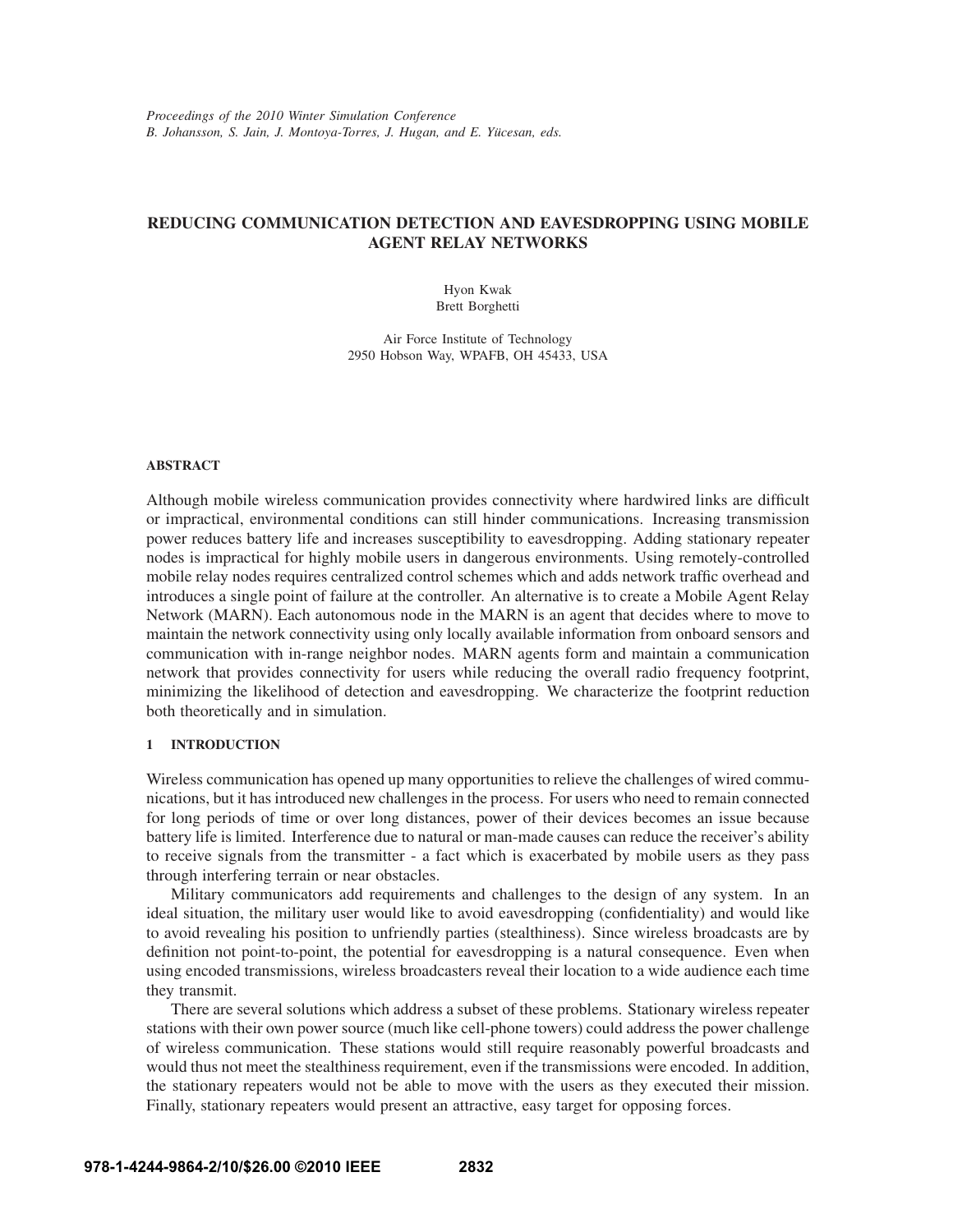Unmanned mobile vehicles could be used to mitigate some of the issues associated with static repeater stations: mobile platforms can move with the users as they execute their mission; mobile platforms are harder to find, fix, target, and kill, and thus make for harder targets. If enough of the unmanned vehicles (UV) were used, the transmission power for each could be reduced substantially, minimizing the probability of eavesdropping and increasing the stealthiness of each vehicle.

Unmanned vehicles bring new challenges to the domain. Unmanned vehicles must be controlled, and human operators are likely to be too scarce or expensive to be practical. If the UVs are centrally controlled, there will be overhead control traffic between the UV and the control station. The control station is a central point of failure (and thus a high value target for opposing forces) and the control traffic is subject to interference (deliberate or otherwise) just as is the regular communication traffic. While unmanned vehicles appear to be a better solution than static repeater stations, the concept of central control has several undesirable risks. For these reasons, this work explores UV solutions which are not centrally controlled.

When a non-centrally controlled solution is chosen, all sensing, deciding, and acting must be moved onto the UV platforms. The UV must sense its state, which includes the radio-frequency environment produced by nearby UVs plus any obstacles it needs to avoid. The UV must then decide what transmissions it will make and movements it will perform. Finally, the UV must execute those decisions with its communications gear and actuators. We designate a set of UVs that can perform all of these functions to provide communications connectivity for their users a Mobile Agent Relay Network (MARN).

## **1.1 Characteristics of a desirable solution**

Before devising a solution for the mobile communication domain described above, it is important to formally outline the characteristics of a desirable solution. These requirements are divided into two domains: quality, and security. For clarity of discussion, the physical equipment of the solution is separated into user components and non-user components. User components are the items which the user carries or are collocated with the user (radios, cell phones, wireless devices). Non-user components comprise the connectivity backbone and include relay devices and associated mobile platforms for carrying the devices.

The goal of a communication solution is to keep the users connected to each other. A desirable communication solution for regular mobile users has the following quality characteristics:

- Connectivity: A valid solution is one in which all users are capable of communicating with each other. If this capability is temporarily unavailable because one or more users is out of communication, then the system is seeking a state in which full connectivity becomes available
- Overall Power Efficiency: Given two solutions A and B, solution A is preferred to solution B when solution A uses less overall power than solution B
- Generalized Robustness: Given two solutions, A and B, solution A is preferred to solution B if a non-user component can be removed from A without impacting the ability for the users to communicate while removing that component from B would impact connectivity with one or more users

For security, the following characteristics are also desired:

- Footprint/Eavesdropping Minimization: Minimize the physical area in which an unfriendly could detect a signal from the users or non-user components
- Communication robustness against malicious nodes: Minimize the impact that non-user equipment would have on the system's ability to remain connected if it was co-opted by adversaries (by a cyber attack, for example)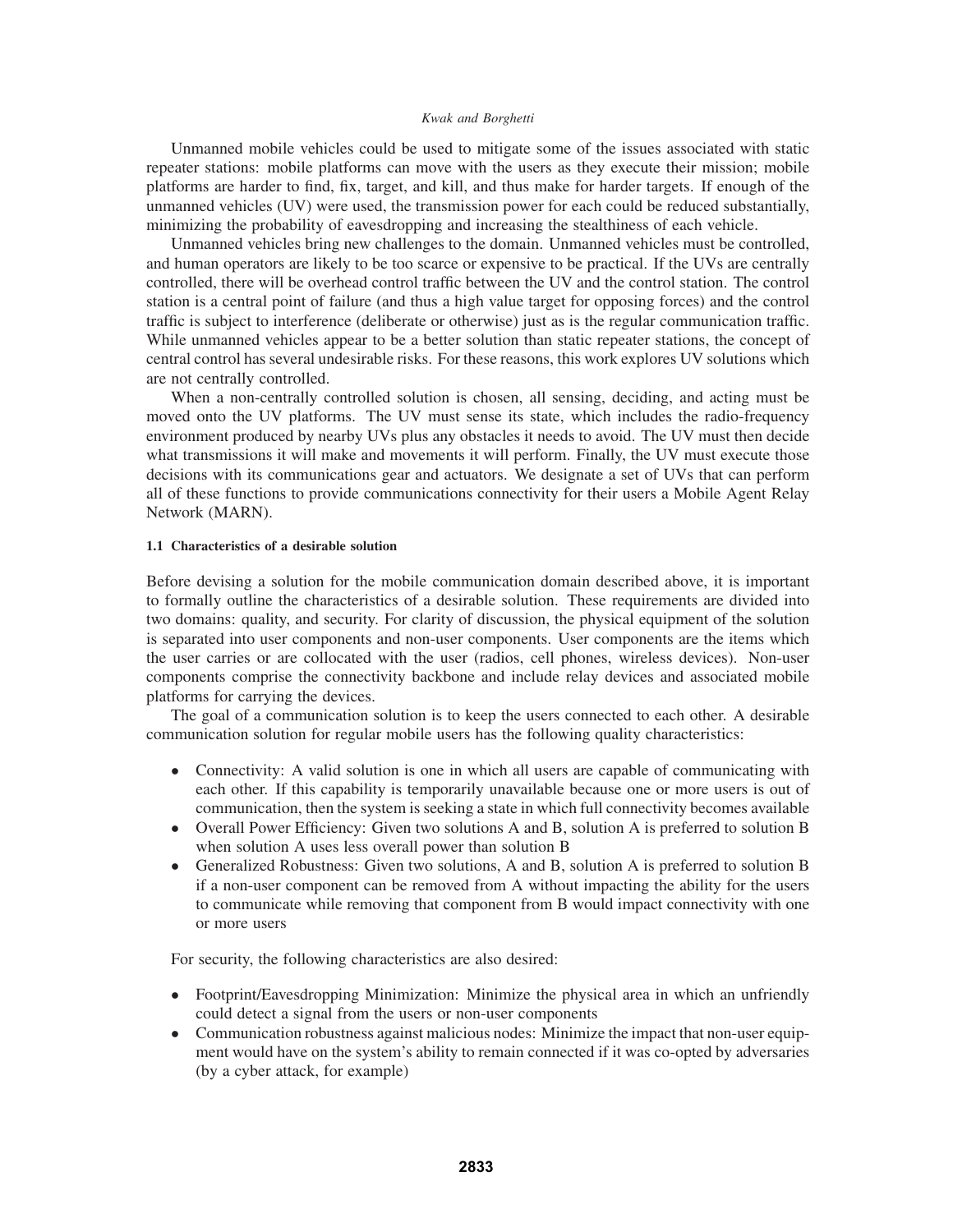### **1.2 Contribution**

This paper focuses on quantifying the reduction of the signal footprint to be gained by using a MARN to form a relay network. By using a MARN (instead of increasing the power of the user's radios until they could communicate), the system maintains a reduced likelihood of detection and message interception. This finding is demonstrated analytically and through simulation.

The remainder of the paper is organized as follows. Section 2 reviews other solutions that could be used to provide connectivity for a group of users. In Section 3 we give a brief overview of how the MARN agents make decisions and discuss our approach for evaluating their signal footprint analytically and through simulation. Section 4 discusses the results of the simulation. Finally, in section 5 we conclude and provide recommendations for future work required to realize a MARN.

### **2 RELATED WORK**

Section 1 provided several reasons why a centrally controlled mobile relay system was not suitable for a solving the communication task. In this section we discuss several alternatives to the central control model which could be used to solve the task. Each of these alternatives comes from the general class of distributed multi-agent systems attempting to solve a communication task.

Two types of tasks include the area coverage task and the mobile relay task. The area coverage task (often considered in wireless sensor network applications) solves the communication problem by providing maximal coverage of an area without concern for whether there are users within the area and where they are specifically located. The mobile relay task uses relays to provide connectivity between users (and possibly a base station) without concern for covering a specific physical area.

## **2.1 Area Coverage Task**

In the sensor domain, the area coverage problem is defined as the maximization of the total area covered by sensors, often with the subgoal of minimizing redundancy (overlap) of coverage. There are many applications of area coverage, including tracking unfriendly targets, anomaly detection and location, and search and rescue. We present some of the decentralized approaches for area coverage below.

**Coverage maps and history of visited locations:** In this message-based coordination approach, each agent transmits its current coverage map and a history of the locations it has visited to its neighbors. Using this information, the agents take action attempting to strike a balance between agent dispersion (area coverage) and information gain (communication), while minimizing redundancy (repetitive coverage of an area) and time to convergence. Since each agent does not know in advance the planned movement of the neighbors, it infers their future movements based on history. The authors also consider noise in the environment and the potential of agent failure. Despite these challenges, the agents were able to provide area coverage (Cheng and Dasgupta 2007).

**Light-weight beacons:** In addition providing an approach for monitoring an area for intruders, this solution described in (Scheutz and Bauer 2006) addresses the problem of intercepting intruding enemies. Each friendly agent is equipped with two beacons necessary for interaction: one to repel friendly units and one to notify friendly units of intruders. This simple beacon-based system is more lightweight than previous works in this domain that relied on message-based communication. Each agent is able to sense the signal strength and directionality of their neighbors' beacons. With this configuration, the agents disperse to provide the necessary area coverage and intrusion detection. This work presents a reliable solution while being highly scalable and low in complexity and computing requirement.

**Potential fields:** In this work, the authors propose using virtual potential fields in multi-agent systems to address the area coverage problem (Howard, Mataric, and Sukhatme 2002). The potential field computation is based on the distance between two objects. If two objects are close, then the magnitude of the potential field repulsion would be greater than if two objects were far away. The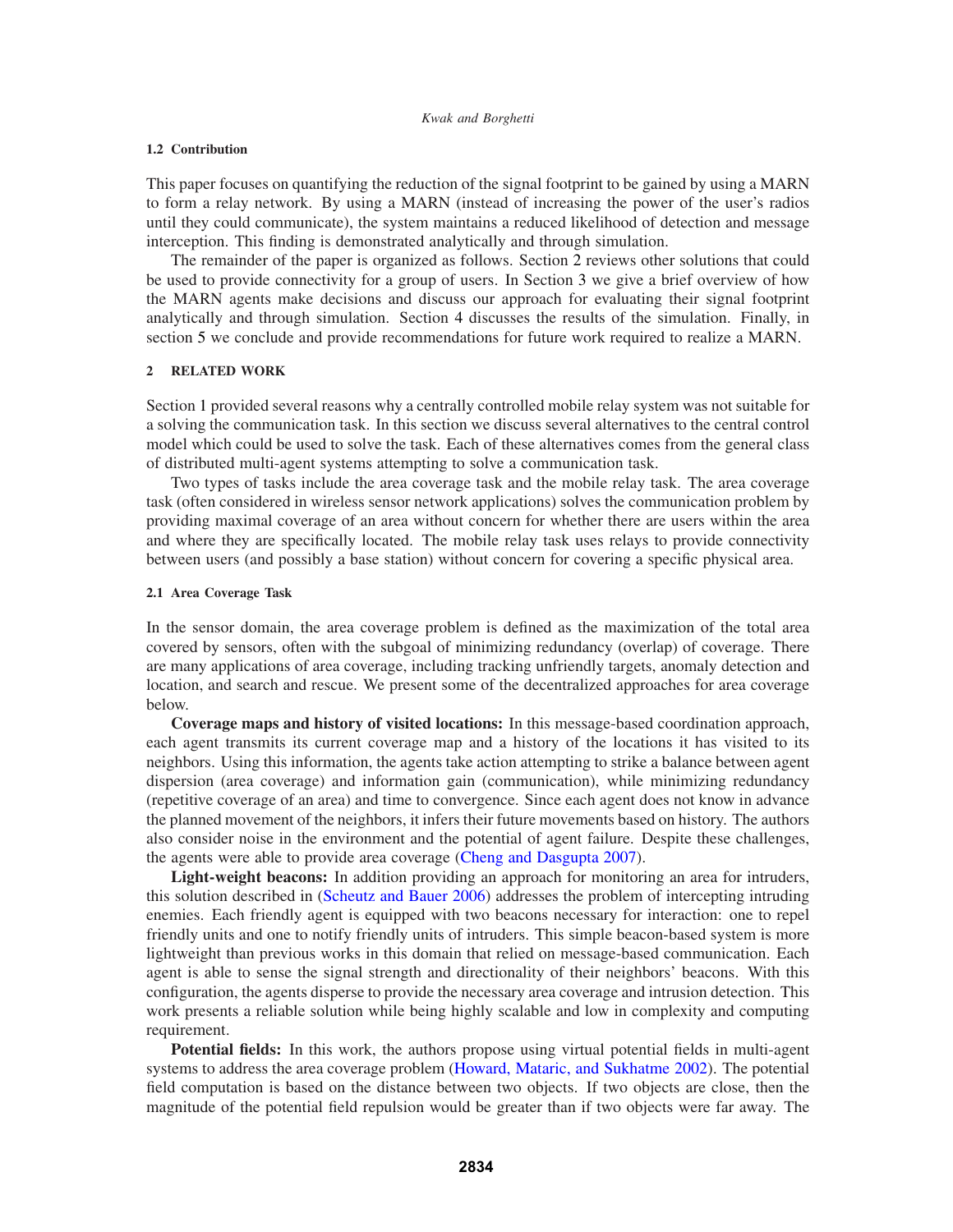potential field in this research causes intern-node separation as well as separation between the nodes and obstacles. Agents tend to spread themselves in the environment. Each agent is equipped with sensors such as laser or sonar and therefore capable of detecting each other and obstacles in the environment. Using the data from these sensors, each agent calculates the resulting potential field generated by its in-range neighbors and obstacles. Agents move according to their local calculation of the virtual potential field. This research presents a fast convergence and evenness of separation distance even with lack of explicit message-based coordination among the agents.

**Deployment of static sensors by a mobile autonomous agent:** In (Batalin and Sukhatme 2003), a mobile agent deploys static relay nodes (wireless sensor and relay devices) to solve the area coverage problem. Unlike the previous approach to area coverage which assumes there are a sufficient number of mobile units available, in this approach, there is only a single mobile agent operating in the area. This lone agent is capable of deploying a set of sensor/relay nodes into the explored environment and re-deploying new devices if a previously-deployed device stops working. The static nodes act as sensors in the environment and a guide for future exploration. If the environment changes or if a node is lost, the agent is recalled to investigate and (potentially) deploy new or replacement nodes. Assuming an unbounded supply of nodes (and time), this solution will provide both complete area coverage and network connectivity for any size environment.

## **2.2 Mobile Relay Task**

The mobile relay task requires mobile agents to act as communication relays for the users of the network. Due to limitations in range and potential interference, as well as the unpredictable movements of the users in such network, users may experience temporary communication loss. A system of mobile communication relays could be used to maintain a wireless network to support the users. This type of solution is often used in Mobile Ad Hoc Networking (MANET) (Corson 1999). MANET protocols generally assume that nodes in the network act as both users and relays. Since users' movement (and thus the physical topology of the network) is not controllable, other solutions are required to reduce the likelihood of communication failures. We review several existing solutions.

**Convoy formation:** Maintaining a solid radio communication link between a mobile robot and its remote control station can be challenging as the robot enters a building. One approach to this presented in (Pezeshkian, Nguyen, and Burmeister 2006) is to deploy the robots in a convoy that includes one lead robot to be controlled by the control station and multiple autonomous relay robots. The rearmost relay robot will stop at the edge of the control station's signal range in order to maintain the connection back to the control station. Recursively, the rearmost relay robot still moving will then stop when it gets to the edge of the most recently stopped relay. The stopped relay robots can also be used to continue monitoring the area. If any stopped relay robot senses that it is no longer being utilized (due to network path shortcuts discovered by another deployed relay robot) then it will return to the convoy to be re-deployed at another location (Pezeshkian, Nguyen, and Burmeister 2006). The authors demonstrated, using real robots, the success of this approach in maintaining a connected network between the lead robot and the control station. Unfortunately, this approach assumes a single mobile robot using multiple relay robots to maintain a link to a single stationary control station. The method would build a single route and would not be able to build a network to service the more general mobile user scenario we are wishing to explore.

**Local search algorithm for global optimal solution:** Another approach explores the problem of using mobile relays that search for overall optimal network utility (Gerkey, Mailler, and Morisset 2006). The authors termed their relay agents as *Commbots* and use the global utility evaluation shown in Equation 1, with the following parameters:

- *C*: set of *n* Commbots
- $R(i, j)$ : an indicator function that returns 1 if there exists a route from *i* to *j*, 0 otherwise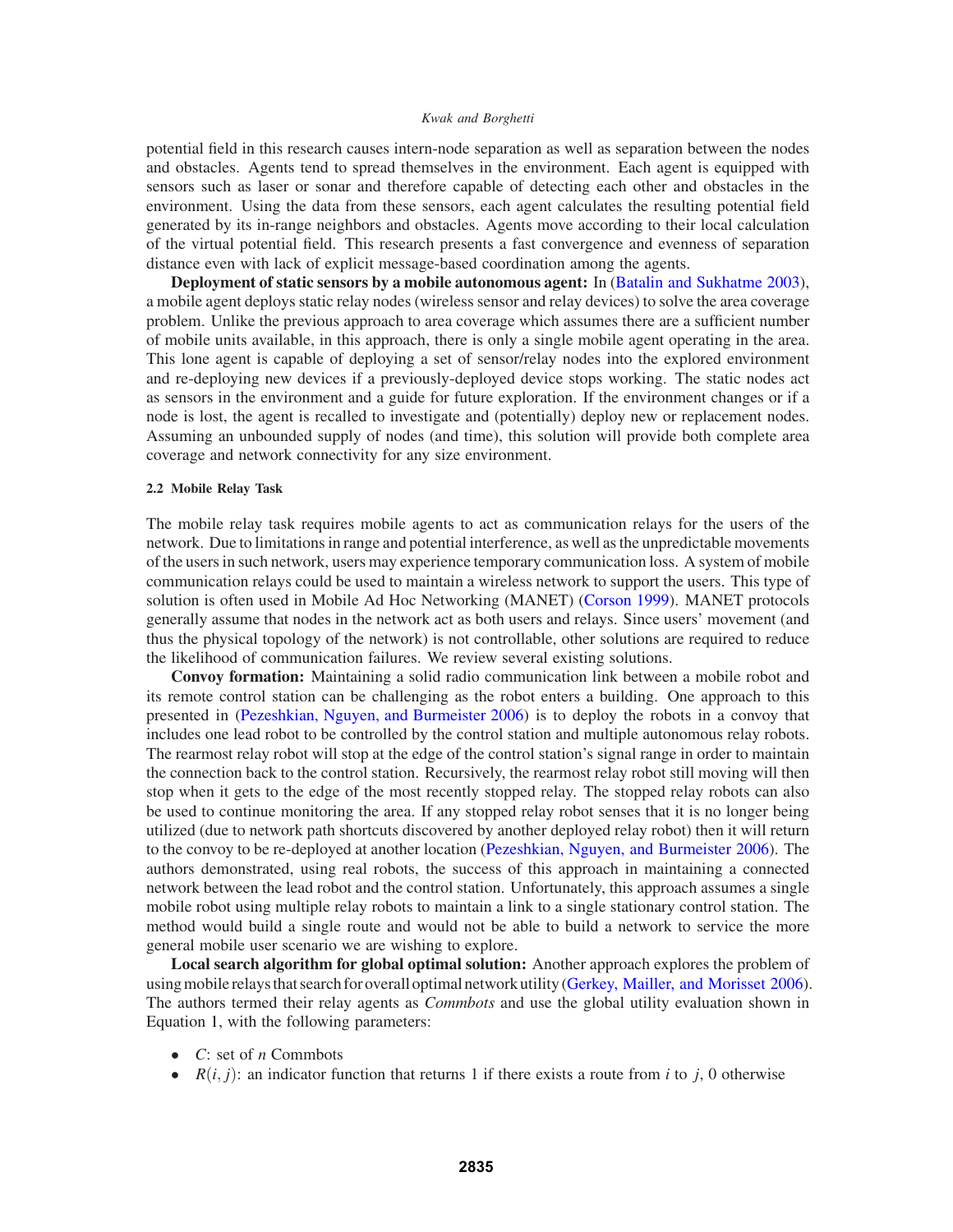•  $Q(i, j)$ : real-valued function that returns the quality of the best route from *i* to *j*. For the purpose of their simulation, they used the inverse of the square distance between *i* and *j* for  $Q(i, j)$ , as shown in Equation 2.

$$
U = \sum_{i \in C} \sum_{j \in C, j \neq i} \alpha R(i, j) Q(i, j) - \beta \neg R(i, j) \tag{1}
$$

where 
$$
Q(i, j) = \frac{1}{dist(i, j)^2}
$$
 (2)

Using a local form of this utility function (without the outer summation), individual agents attempt to reach a local optimum utility. The authors used local annealing (modified simulated annealing), a modified distributed Breakout algorithm (modified Breakout algorithm); and an auction-based team formation. To constrain the search space of possible solutions, the authors discretized the environment and limited the movement range of each robot. The authors explain that the result of the experiments suggest additional information needs to be shared between the robots as well as possibility of exploiting patterns in the observed states in order to solve this problem more effectively (Gerkey, Mailler, and Morisset 2006).

#### **2.3 Summary of Related Work**

In this section, we reviewed several solution concepts for the area coverage task and the mobile relay task. Unfortunately none of these solutions meet the domain requirements of mobile users needing to maintain a low probability of detection network. The area coverage task assumes it is acceptable to flood the area with signal (thus using more power and increasing exposure to detection), while the mobile relay solutions assume either a fixed control station is available or there are no human users in the network which need to be supported. For these reasons we discuss a new approach in the next section.

### **3 APPROACH**

A mobile agent relay network provides a radio-frequency-stealthy alternative to supporting the communications of mobile users. Each user carries a certain number of agents with them to the location where the communication network is desired. The users deploy the agents, and the agents would autonomously organize to form a network, even while the users continued to move. Once the initial network was formed, the agents would balance the need to maintain low-footprint connectivity with the need to increase robustness (or respond to failures) of other agents in the system.

The Mobile Agent Relay Network (MARN) has one goal: to establish and maintain communication connectivity for its users. This purpose can be broken down into two subgoals which are directly applicable to each agent. First, if an agent is not in connectivity with other agents, it needs to move within the physical space to locate other agents. Second, when in connectivity with other agents, an agent should position itself to obtain connectivity with users or other agents that can provide paths to the rest of the users.

One of the requirements for agents within a MARN is for the agents to stay within communication range of each other. This tendency must not bring the agents so close together that they don't provide adequate network coverage for their users. Algorithmic models for flocking behavior (Reynolds 1987) provide this delicately balanced behavior through two concepts known as cohesion and separation. In a flock of animals, cohesion is the tendency for the animals to stick together to reap the benefits of the security of the group. Separation is the tendency for agents (or their biological inspiration) to avoid colliding with each other - an act which wastes energy. When moving as a flock, these two desires, along with alignment (the desire to head in the general direction that the flock is heading) are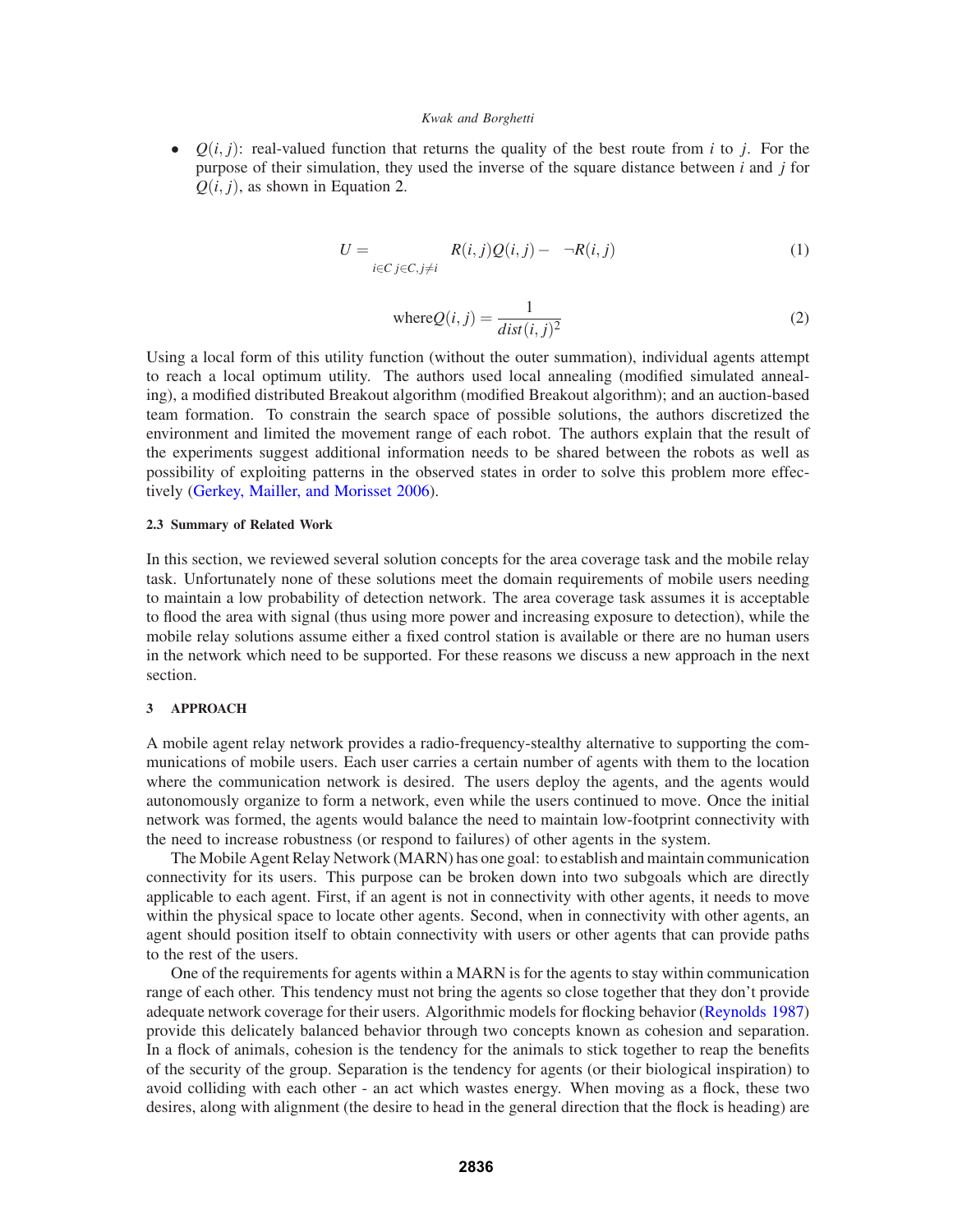used to produce a desired velocity vector for each entity using only inputs from nearby neighbors. When all of the agents within a simulated flock obey these rules, the result is a realistic simulation of the behaviors of flocking animals. For this work, separation and cohesion are used to drive the agent's behavior based on observations of their neighbors as outlined in (Kwak 2010).

In the approach used for this research, the agents are subject to several simplifying assumptions that would not necessarily be true in a corresponding physical domain:

- Each agent knows the relative vector (distance and heading) to each other user or agent that is within communication range (its neighbors). Some combination of localization and communication is assumed to be available to the agents.
- Computational ability and memory for each agent is unbounded. Real time response is not a requirement (although the calculations and memory used in (Kwak 2010) are  $O(n^2)$  and are computable in real time for the numbers of agents and users likely to be seen in use.)

#### **3.1 Analytical Evaluation**

A simple problem in the theoretical domain is to create a smallest-signal footprint network of agents that provides connectivity for two non-co-located users. In theory, given an infinite number of agents in a line between the two users, the transmission power could be reduced to an arbitrarily small value, allowing an arbitrarily small footprint for each agent. The signal footprint of the overall network could be made arbitrarily close to that of a wired network with one wire between the two users.

While this result is the best possible result from a signal footprint consideration, it is not practical for the users to carry an unbounded number of agents. For this work, we instead focus on a reasonable number of agents for each user to carry while still providing enough agents that connectivity is possible and the signal footprint is kept small. We now analyze optimal solutions to the simple problem described previously with a small number of agents per user.

The total area of footprint for two equal radius *r* overlapping circles is given by

$$
2\pi r^2 - \left(\frac{2\pi r^2}{3} - \frac{r^2\sqrt{3}}{2}\right)
$$

where the first term represents the sum of the area of the circles, and the second term represents the overlap of the two circles. We can compute the total footprint for an arbitrary number of overlapping circles on a line between two users by dividing the line between the two users into equal segments and placing agents between each segment. The communication radius for each agent and user is the segment length. Figure 1 shows the coverage ratios of various numbers of agents with respect to the scenario with no agents.

Although it is theoretically possible to achieve an order of magnitude reduction of the signal footprint using as few as 3 agents per user, this is an analysis of the optimal end state of a static system. The agents need to search for other agents and users when they are first deployed, and even when they converge on a network solution it is unlikely to be optimal. The next portion of the paper discusses the simulation used and the experiments designed to explore the footprint generated by dynamic MARN agents.

## **3.2 Simulation**

For testing the performance of the agents, the simulation used in (Kwak 2010) was extended to capture the area of the overall signal footprint generated by the agents and users. The simulator runs on the Processing Development Environment (Fry and Reas 2010) and was coded in the Eclipse IDE with JavaSE-1.6 library.

Several assumptions were made during the development of the simulator:

• The simulation is two-dimensional (only X and Y dimensions are modelled).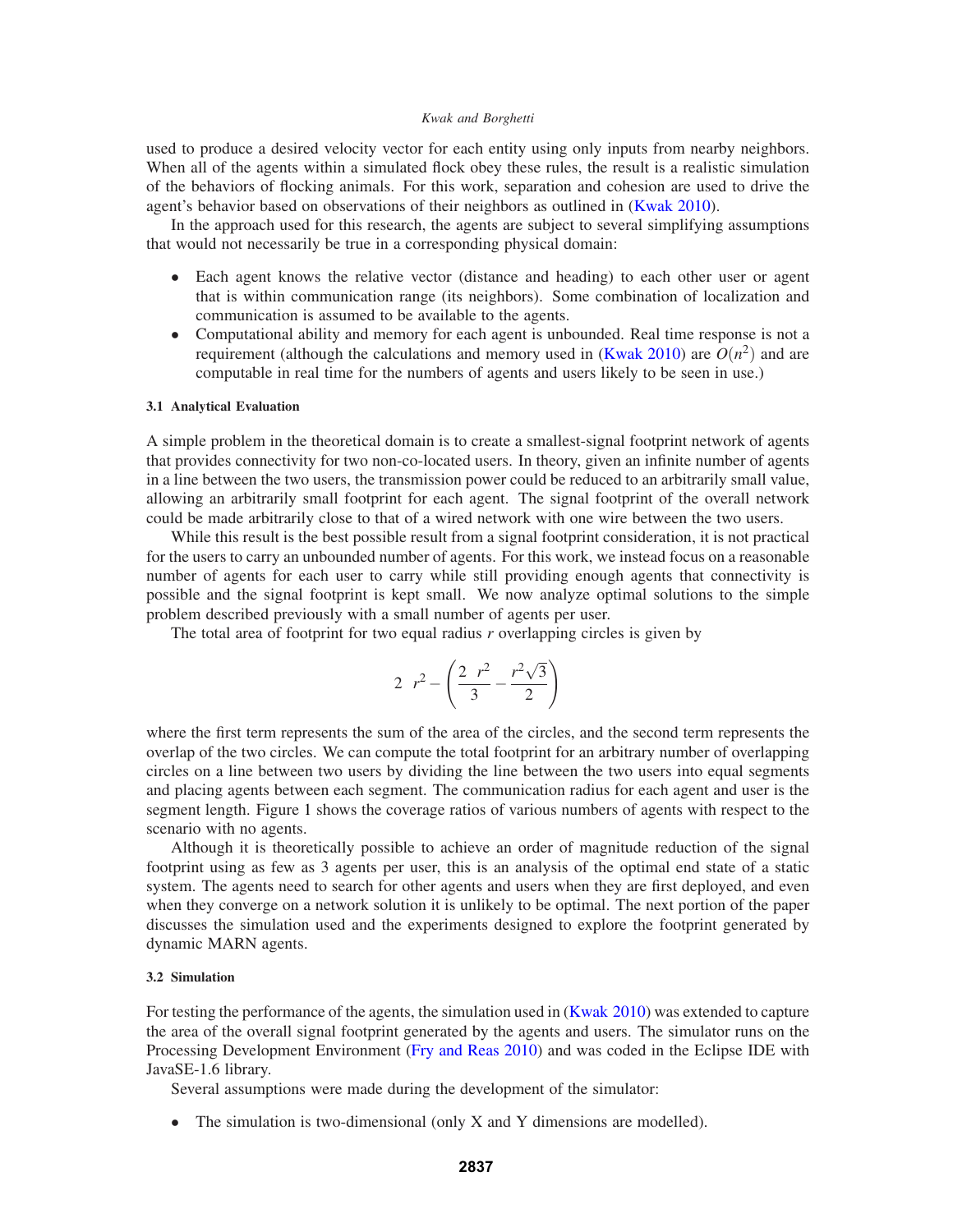*Kwak and Borghetti*



Figure 1: Analytical results for radio coverage ratio for MARN agents. The ratio indicates the likelihood a MARNbased system with that number of agents per user would have been subject to eavesdropping (compared to the original communication system without any MARN agents).

- Signal propagation is equal in all directions (circular).
- Signal reception is binary (either the agent is in range or it is not): signal strength, noise, and errors are not modelled.
- Transmission range is equivalent to receive range.
- Simulation entities (users and agents) are modelled as point-masses. The X and Y position of each entity are tracked using Java's 'float' precision variable, as are their velocities and acceleration.
- Forces are applied to entities to determine entity acceleration, and the environment is frictionless. There are limits on the maximum force that can be exerted on- and the maximum velocity of the agents.
- Simulation updates occur at discrete time intervals: each agent is given an update, queried for its decision, then all decisions are acted upon simultaneously (by the simulation controller) before the next time step.

## **3.3 Experiment**

The goal of this research is to show that a autonomous relay agents can be used to reduce the signal footprint required if they were not present. While the previous discussion showed a limit on the minimum footprint obtainable with a given number of agents, the analysis is not complete without a characterization of the footprint during the operation of the MARN. This portion of the paper addresses the experimental results during MARN operation.

The simulator is used to experimentally measure the signal footprint of the agents and users. In each run, there are two users and several agents per user. The footprint ratio measurement is given by

$$
\frac{U_1 \cup U_2 \cup A_1 \cup A_2 \cup \cdots \cup A_n}{U_1 \cup U_2}
$$

where  $U_i$  and  $A_j$  are the footprint circles for the specified two users and *n* agent entities respectively.

Two parameters are varied in these experiments: the number of agents each user starts with, and the fixed transmission radius of each agent. The values for each of these parameters was chosen after a pilot study which revealed what settings enabled the MARN agents to form a network at least 80% of the time. The number of agents per user was varied from four to ten (7 settings). The fixed transmission radius of each agent was varied from 25% to 50% of the original user's transmission radius (4 settings).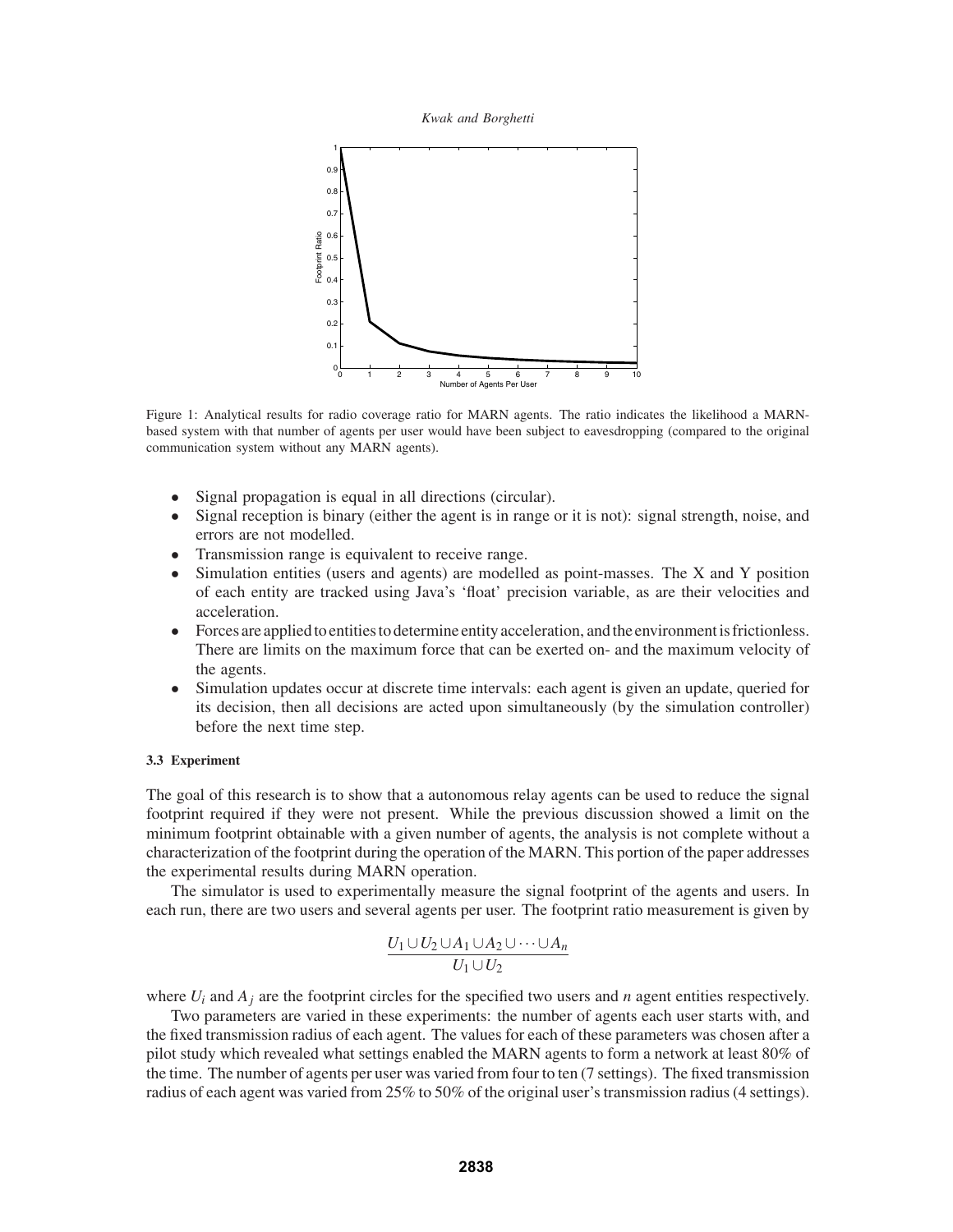An experimental scenario consists of an agent-per-user-count and a transmission-radius. A total of 28 scenarios were evaluated.

Each scenario was repeated for 30 trials. Each trial ended when either the agents failed to provide a network for the users within 2000 timesteps (unsuccessful) or the agents succeeded in forming a network before the time limit (successful). For successful trials the footprint ratios were approximated by sampling the space. The results of the successful trials are reported in the next section.

## **4 RESULTS**

We first explored the dynamics of the MARN system in terms of the change of the user and agent footprint ratio. Figure 2 shows the change in average footprint ratio for four agents as they form a network, and Figure 3 shows the same for eight agents. At the start of each scenario before the agents are deployed, the total footprint is a small fraction of the footprint that would be required if the agents were not available. Shortly after the agents are deployed they spread out from the user, increasing the footprint. Then, as the agents begin to encounter agents deployed by the other user, they begin to form a partial network and the footprint decreases. Finally, when most of the agents are part of the network, the footprint is at its operational minimum.



Figure 2: Mean radio coverage ratio for 4 MARN agents per user at four power settings (averaged over 30 trials). The percentages for each line indicate the percentage of the original user's radius used for each MARN agent. The ratio indicates the likelihood the MARN-based system would have been subject to eavesdropping (compared to the original communication system without MARN).

As expected, when four agents are used (Figure 2), the time for the agents to build the network is somewhat longer than when eight are used (Figure 3). The other scenarios with five, six, seven, nine, and ten agents (not shown) followed this trend: the more agents in the system, the faster the network was created.

Another interesting, but expected phenomenon confirmed by the results shown in Figure 2 is that the larger the communication radius, the quicker the agents are able to form a network. Unfortunately, this expediency of network formation is not without a cost. The more powerful transmissions cause a larger footprint, making the network more susceptible to detection and eavesdropping.

## **5 CONCLUSIONS AND FUTURE WORK**

In this work, our goal was to show that a Mobile Agent Relay Network (MARN) could be used to reduce the signal footprint (and thus probability of detection) of a set of users by allowing them to reduce their transmission strength and instead rely on autonomous relays to self organize a network. Through theoretical analysis of the domain, we developed a minimum required footprint ratio. Simulations of 28 scenarios provided evidence that even during the search phase of self-organizing, the agents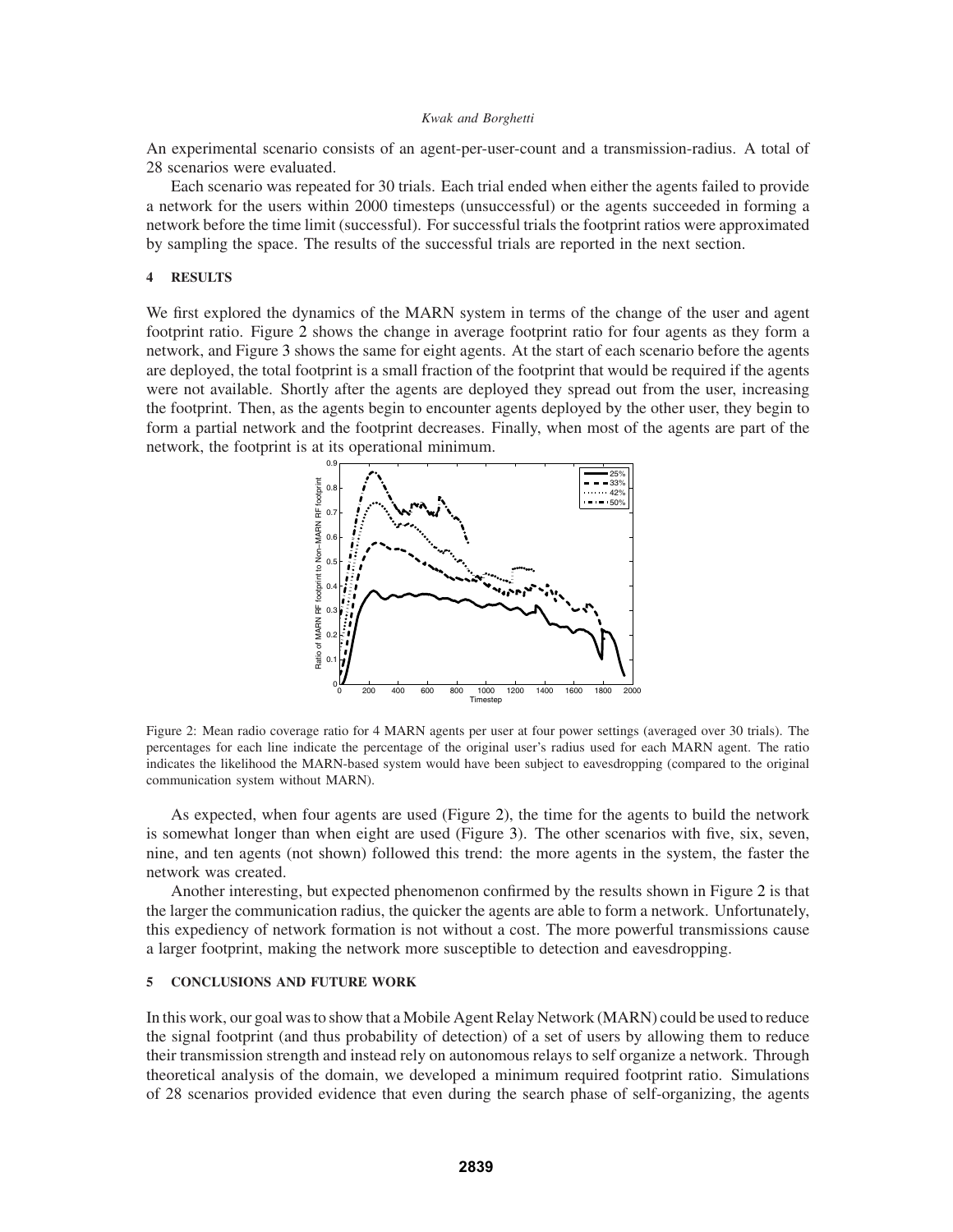*Kwak and Borghetti*



Figure 3: Mean radio coverage ratio for 8 MARN agents per user at four power settings (averaged over 30 trials). The percentages for each line indicate the percentage of the original user's radius used for each MARN agent. The ratio indicates the likelihood the MARN-based system would have been subject to eavesdropping (compared to the original communication system without MARN).

maintained a footprint that was a fraction of what the original users would have required without MARN.

There are several areas for future exploration. In this work, only two users were present, and they did not move during the scenario. There were also no intervening obstacles or other radio-frequency phenomenon present in the system. In the future, it will be important to characterize the behavior of the MARN with more users that are mobile in a more realistic environment. This work also used only analytical techniques and simulated experiments to provide support. Future efforts would need to explore implementation on robotic relays in various environments. Finally, this research assumed that all of the agents in the system were fully functional and trustworthy. While (Kwak 2010) began exploring the effect of malicious nodes in his thesis, there is more work to be done on determining how robust the MARN is to such attacks.

## **REFERENCES**

- Batalin, M. A., and G. S. Sukhatme. 2003. Coverage, exploration and deployment by a mobile robot and communication network. In *Telecommunication Systems Journal, Special Issue on Wireless Sensor Networks*, 376–391.
- Cheng, K., and P. Dasgupta. 2007. Dynamic area coverage using faulty multi-agent swarms. In *IAT '07: Proceedings of the 2007 IEEE/WIC/ACM International Conference on Intelligent Agent Technology*, 17–23. Washington, DC, USA: IEEE Computer Society.
- Corson, S. 1999. Mobile Ad hoc Networking (MANET): Routing Protocol Performance Issues and Evaluation Considerations. RFC 2501 (Informational).

Fry, B., and C. Reas. 2010, February. Processing. http://processing.org.

- Gerkey, B. P., R. Mailler, and B. Morisset. 2006, Jul. Commbots: Distributed control of mobile communication relays. In *Proc. of the AAAI Workshop on Auction Mechanisms for Robot Coordination (AuctionBots)*, 51 – 57.
- Howard, A., M. J. Mataric, and G. S. Sukhatme. 2002. Mobile sensor network deployment using potential fields: A distributed, scalable solution to the area coverage problem. In *6th International Symposium on Distributed Autonomous Robotics Systems (DARS02)*, 299–308.

Kwak, H. 2010. Toward a mobile agent relay network. Master's thesis, Air Force Institute of Technology.

Pezeshkian, N., H. G. Nguyen, and A. Burmeister. 2006. Unmanned ground vehicle non-line-of-sight operations using relaying radios. In *IASTED Robotics and Applications (RA 2006)*, 17–20.